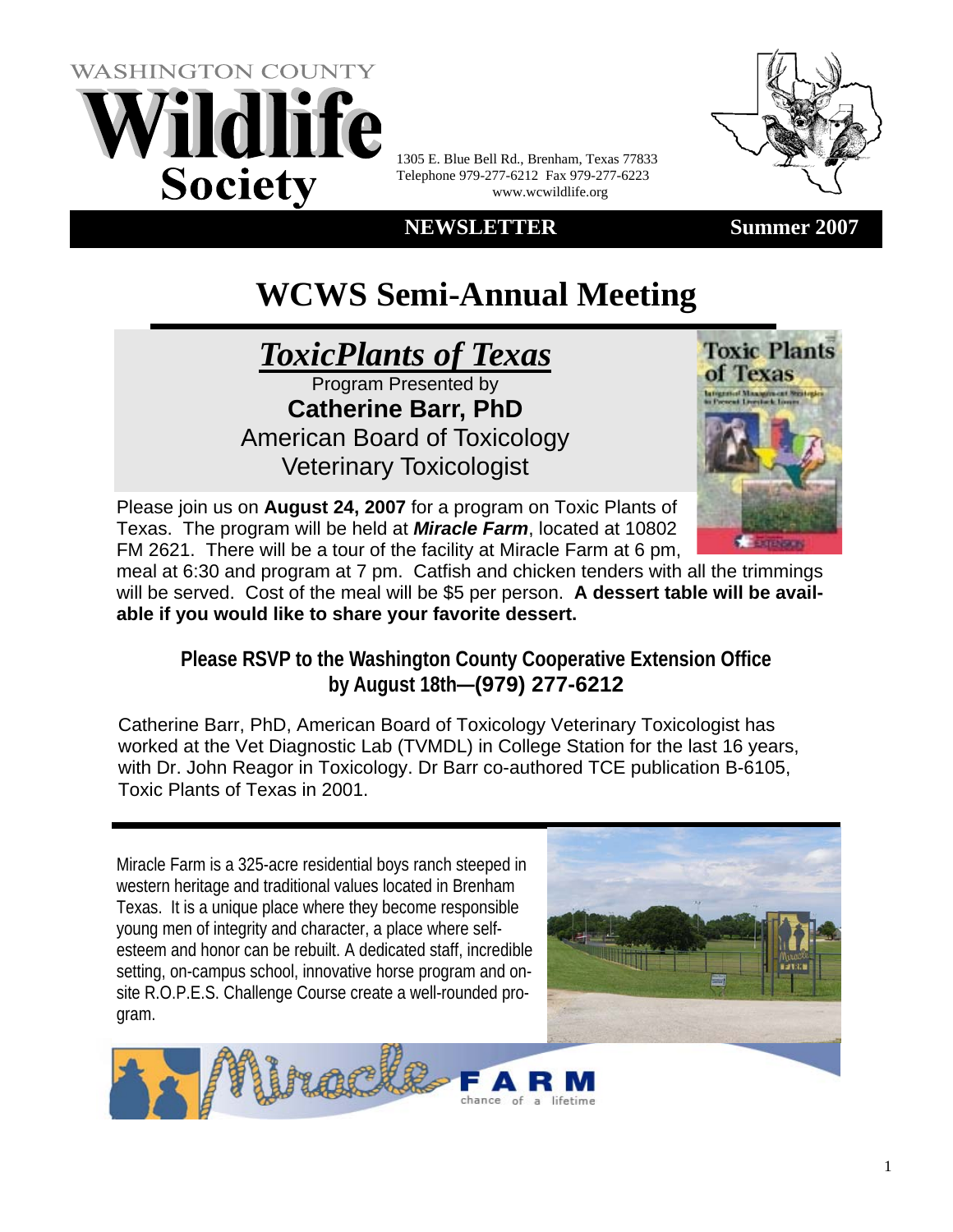# **WASHINGTON COUNTY ildlife Society**

## *OFFICERS:*

Sara Byman, Society President, (979) 830-8555 Ronald Perry, Society Vice President, (979) 289-2234 Dave Redden, Society Treasurer, (936) 878-1988 Jennifer Mohr, Society Secretary, (979) 278-3394

## *WMA DIRECTORS:*

#### **Greenvine WMA**

Billie Eckert, Director, (979) 836-5904 Sara Byman, Vice-Director, (979) 830-8555 , melodyhillranch@earthlink.net

#### **Sun Oil Field WMA**

Gil Janner, Director, (979) 251-7134 Mike Busby, Vice-Director (979) 836-5233

#### **Rocky Creek WMA**

Ronald Perry, Director, (979) 289-2234 (home), (979) 732-5002 (cell)

Bill Kenisell, Vice-Director, (713) 446-2142, wkenisell@hotmail.com

**Post Oak WMA** Bill Thane, Director, (979) 836-6764

#### **Sandtown WMA**

Val Hinze, Director, (979) 278-3120, zinh@industryinet.com Jennifer Mohr, Vice-Director, (979)278-3394, mohn@industryinet.com

**Mt. Vernon WMA**  Greg Schomburg, Director, (979) 836-2568

## **New Years Creek WMA**

Dave Redden, Director, (936) 878-1988, dredden@tconline.net Monterey White, Vice-Director, (979) 326-836-3418 whiteoakfarm@att.net

## *RESOURCE CONTACTS:*

Larry Pierce, County Extension Agent-Agriculture/ Natural Resources, (979) 277-6212, lw-pierce@tamu.edu

Robert Lehmann, Texas Parks and Wildlife Department – Environmental Specialist, (979) 277-6297, robertl@alpha1.net

Ann Thames, WCWS Office Secretary (979) 203-3455, semahta@yahoo.com

# **President's Remarks**

## **Summer is here……**

**W**ell, half the year has flown by and it is really getting hot. The rain refilled our ponds this spring, food plots are growing nicely and many of you have reported seeing deer, quail, bluebirds and, unfortunately, hogs, on your property. Quite a few snakes, raccoons and coyote sightings were reported, too. I know this because the Wildlife Society has a great executive board made up of your elected Co-op representatives. We



meet every other month and talk about what is going on in each area of Washington County that pertains to wildlife. This interaction is very important and attendance has been great. We discuss Co-op meetings coming up and get ideas from each other about programs, field days, seminars, field trips, semi-annual meetings, projects worthy of our donations, youth projects and scholarships, etc. Attend your spring and fall Co-op meetings and get to know your Director and Vice-Director. Tell them what you see on your property so others can hear about it, too.

We are always on the look out for interesting topics you might like to learn about in your quest to be a good manager of the wildlife on your property and are open to hearing from you. Contact your Co-op Director or the Extension Office at 979 277-6212 and talk to Larry Pierce or Robert Lehmann or leave me a message if you have contact information for an interesting speaker or an idea for a program for a Co-op meeting or one of our large semi-annual meetings. This organization is here to serve you the best way we can and we would love to hear from you.

Let me take this opportunity to welcome our two newest Lifetime Members, Mr. Randy Reddemann of New Years Creek and Mr. Ken English, in Rocky Creek Co-op. We deeply appreciate the support and contribution to the welfare and wildlife management in Washington County these members have made and will formally recognize them in August. Welcome and thank you!

Close at hand is our August Semi-annual Washington County Wildlife Society meeting for our members, so mark your calendars now. This meeting will be held at **Miracle Farm** on Friday evening, August 24th. We will be serving catfish and chicken tenders with all the trimmings and our program will be on Toxic Plants of Texas presented by Catherine Barr, Ph.D. The cost is \$5 per person. Please RSVP to the Extension Office at 979 277-6212 by August 18th. Of course, you will still get the brown postcard as a reminder…

I hope to see you all there for a great evening of eating and learning! Bring a neighbor who would like to become a member of our Washington County Wildlife Society.

*Sara Byman* President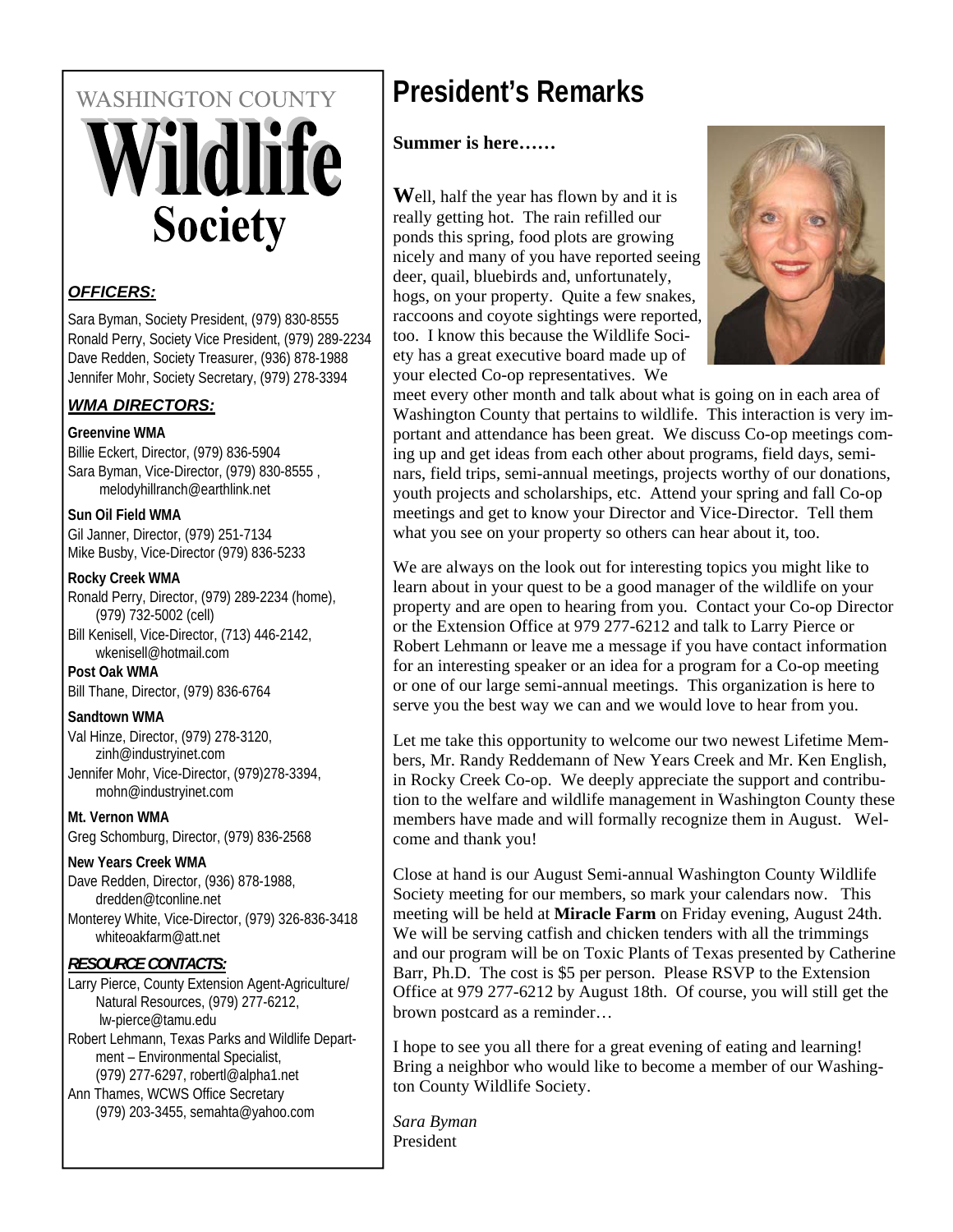## **WEED SPRAYING DETRIMENTAL TO WILDLIFE FOOD SUPPLY**

Robert Lehmann, Texas Parks & Wildlife Biologist

Each year many thousands of acres are sprayed with herbicides to control weeds (forbs) that compete with grass for moisture and nutrients. Many years ago weed control was not widespread and it was common to see most pastureland with a variety of weeds present. These pastures looked "shoddy" when compared to the more manicured pastures seen today. However, from a wildlife standpoint, these weedy pastures were much more productive as they provided tremendous amounts of food for wildlife.

 Weeds play a key role in supporting wildlife populations. They are one of the most important parts of the white-tailed deer's diet. Deer prefer forbs to any other food source and forbs usually have the highest protein level of any plants on native range. Deer require a 15- 16 percent protein diet to maintain good reproduction, antler development, and body condition. Weeds, although seasonal, play a key role in providing this protein. Weeds also provide cover and food for quail and other birds (both game and non-game species).

A landowner has the right to manage his pastures in any manner he desires. However, he should realize that if he manages 100 percent for beef production, wildlife populations will suffer. If one is interested in increasing the carrying capacity for deer and/or other wildlife on his ranch, he cannot manage for maximum cattle production.

Slight modifications in current land use practices can often improve wildlife habitat without drastically affecting the livestock operation. For example, instead of spraying entire pastures, leave unsprayed strips next to the woods to increase the food supply for wildlife. Shredding is a good alternative to spraying by providing weed control without eliminating the weeds as a source of food for the wildlife.

A land manager must decide if he wants a management program totally directed toward livestock production, or if he wants to reduce the intensity of the livestock management to increase wildlife habitat. He cannot have maximum livestock and deer production simultaneously. The spraying of weeds is one of the most harmful things that a landowner can do for the wildlife on his property. Elimination of weeds has played a major role in reducing wildlife populations.~



## **Time to I. D. some Deer**

Starting August 1st members should begin to log deer sightings within the county. See instructions on reverse side of enclosed form. Please take some time and go out and identify some deer, log them onto the form according to instructions.

## **Don't Forget to Renew Your Membership!**

Most of you have renewed your membership in the Washington County Wildlife Society but it is not too late to renew if you have overlooked it. Your support of \$15 per year insures continued participation in wildlife related projects, field days, workshops, and other educational events. Your dues help support and sponsor our local youth in wildlife camps, programs, and educational activities. With your generous support, the Society is expanding many of these efforts to include more students and different age groups. Also, with a one-time donation of \$1,000 or more, the Society will honor and recognize your lifetime commitment to the Society. You may mail or drop off your check at the Washington County office of the Texas Cooperative Extension located at 1305 East Blue Bell Road, Suite 104 in Brenham.